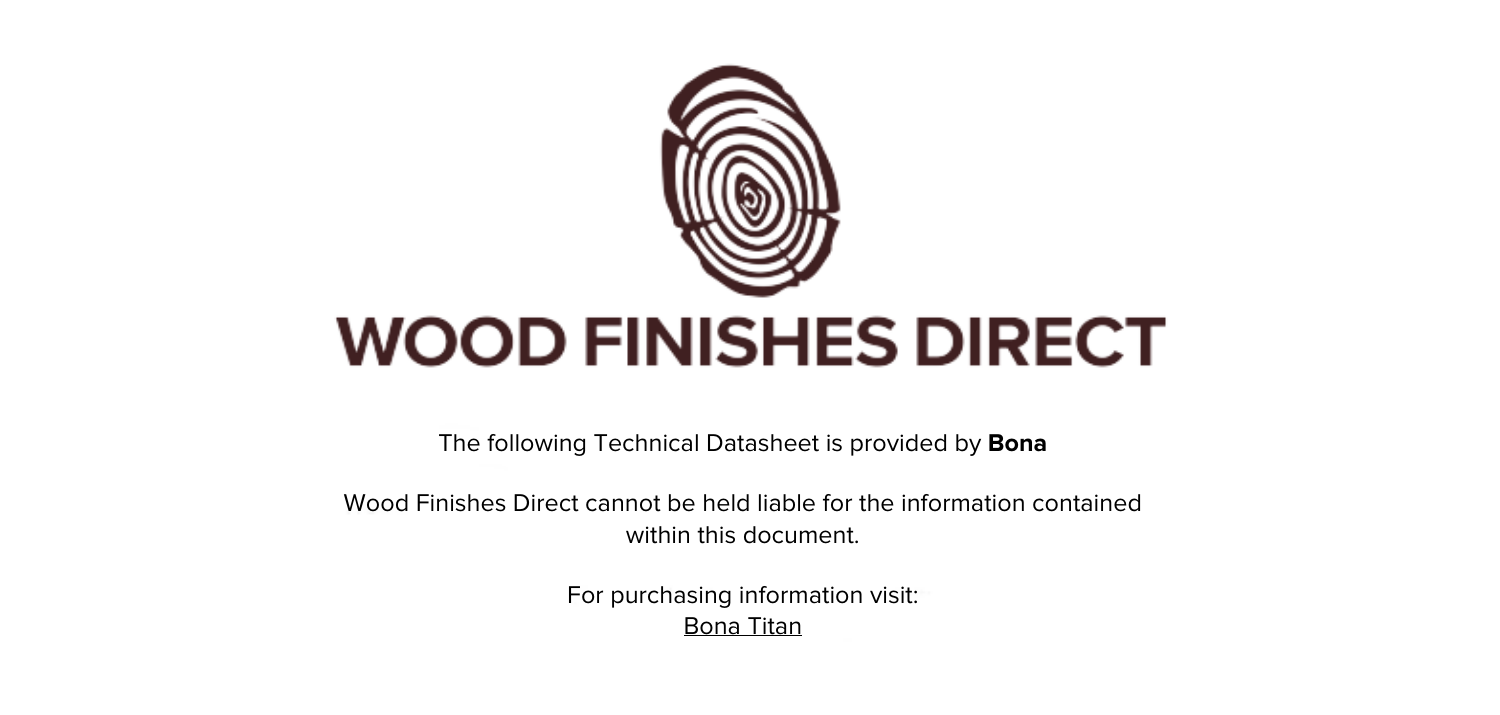



**Technical Data Sheet** 

# 3ona Titan

#### **Hard Parquet Adhesive**

Bona Titan is an accord. to ISO 17178 hard formulated silane based adhesive with the new revolutionary titanium technology, for a wide field of wooden floor installation jobs. Bona Titan ensures a proper crosslinking even under weird conditions without adding a hardener or an external crosslinking agent. The shear resistance bonding ensures a stabilization of wooden floors, in particular solid elements. A primer is typically not needed. The fast initial bonding strength in combination with rigid adhesive ribs reduces the risk of hollow spots by far. Pressed up adhesive in joints, shows no risk of discoloration or interactions with lacquers or oil systems.

- Extreme high initial bonding strength
- Very quick setting, allows to sand floors after 12 hrs.
- Shear resistance bonding for all kind of wooden floors (hard accord. to ISO 17178)
- Innovative Titanium crosslinking technology, ensures a proper crosslinking even under weird conditions
- Perfect for oversized solid boards
- Quick processing on Bona R540 (ca. 6 hrs.) or Bona R590
- No addition of liquid extenders or components who can migrate after curing
- Very low emissions EC1-RPlus
- **Greenquard Certified**
- Can be used without a primer
- Suitable for all physically sound subfloors
- No discoloration or interactions with lacquers or oil systems

## **Technical Data**

Base: silane modified-prepolymer Colour: beige Viscosity: Easy to apply - stable Density: 1.7 g/cm<sup>3</sup> Open Time: ca. 30 min\* ISO 17178 category: Hard GISCODE: RS 10 **EMICODE: EC1-RPlus** DIBt Approval: Z-155.10-482 Greenguard: Product certified for low chemical emissions Cleaning agent: Bona Cleaning Wipes, Bona S100, acetone, ethanol. Hardened adhesive can only be removed mechanically. Curing time: 12 to 24 h Surface treatment: Depending on air humidity and the moisture content of the materials between 12 and 24 hrs. Storage / transport: The temperature must not fall below +5°C or exceed +25°C during storage and transport. Store in a cool, dry, well ventilated place. Pack Size: 15 KG bucket Shelf life: Buckets: 12 months from date of production in unopened original container Disposal: Wastes and emptied container/tubular bags, should be handled in accordance to local regulations. \* at 20°C and 55 % rH.

Additional detailed information is noted in the appropriate Safety Data Sheet.

#### **Subfloor Preparation**

The substrate must in general be even, totally dry, clean, free from cracks and physically sound. The surface should also be slightly textured. If applicable, it must meet the requirements of local standards or codes of practice. If necessary, it should be professionally prepared for laying. A primer is typically not needed. If the sub floor is problematic the use of a primer (e.g. Bona R590) can improve it. Uneven floors should be levelled with Bona H600, H610 (filling of holes), H660 or H670. Note: Bona Titan is

With the publication of this data sheet all previous product information on this product lose their validity 09.02.2017







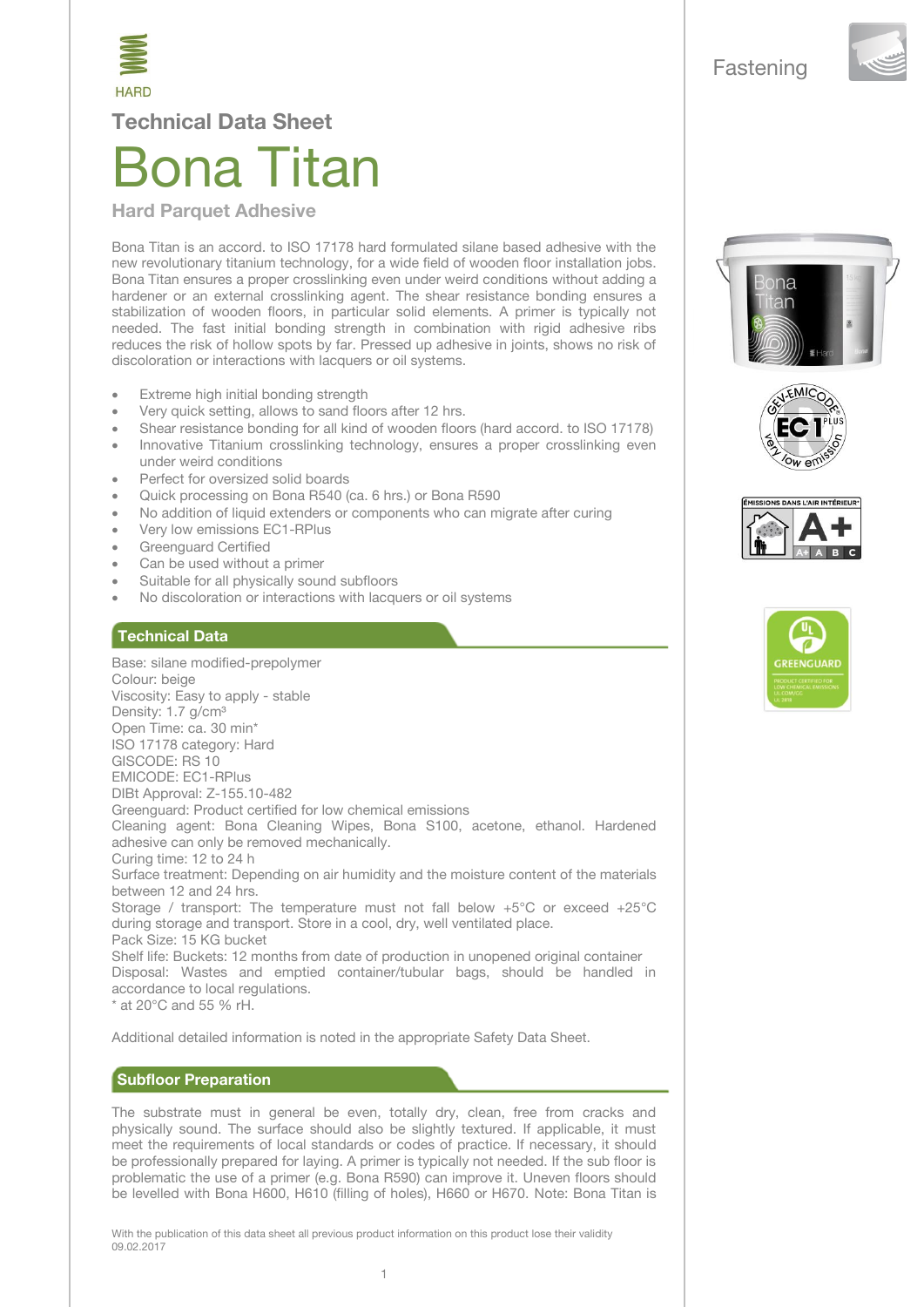



# **Technical Data Sheet**

suitable in association with under floor heating. Such floors need to pass the heating up protocol to drying up the screed! During installation and three days after the screed temperature must not pass 25°C!

#### Suitable Subfloors

- Cementitious screed (CT) according to EN 13813. In case of accelerated systems, please get in contact with your local Bona technical support.
- Floors levelled with levelling compounds (at least 2 mm thick
- Calcium sulfate screed (CA) according to EN 13813
- Chipboard, OSB board
- Other dry and sound sub floors
- Mastic asphalt screed (AS) according to EN 13813 (well sanded)

#### **Processing**

Before using the adhesive the following climatic conditions must be met (values for Central Europe): Air temperature: min. 18°C; Floor temperature: min. 15°C (with underfloor heating max. 20 °C); R.H: max. 70 %. The adhesive itself must, if necessary. be brought to the right temperature. After opening the bucket remove the protective foil and hardened adhesive at the edges. The adhesive should be applied evenly using a notched trowel appropriate to the flooring being laid (see below). The parquet should be laid on the adhesive and pressed down firmly during the open time, approx. 30 minutes. If on the sub floor applied adhesive has a skin, remove adhesive and apply new. If some adhesive is pressed up in joints (so that it might come into direct contact with a finish or oil) remove it carefully or make sure that the adhesive is sufficient cured before you apply the surface treatment. Depending on the expected average conditions the parquet needs, for the best adhesion, the correct moisture content of the wood to be selected. Solid wood parquet should be slightly more humid whilst multi-layered or prefinished parquet should be slightly drier. E.g. in Central Europe average room conditions of 20°C and 50 % relative air humidity can be expected. Prefinished parquet shall have in average 8 %, solid parquet 9 %. Typical deviations from the average are +/- 2 %. Where doubts exist, avoid too dry material. Please also refer to the instructions for use provided by the parquet manufacturer.

#### **Consumption & Parquet Types**

10 mm industrial parquet, mosaic parquet Usage: approximately 850 g/m<sup>2</sup>, Bona Trowel 850 F or 850 G

2 layered prefinished parquet, 16 mm industrial parquet solid parquet, tapis Usage: approximately 1000 g/m<sup>2</sup>, Bona Trowel 1000 F or 1000 G

22 mm strip flooring 23 mm industrial parquet 3 layered prefinished parquet Usage: approximately 1250 g/m<sup>2</sup>, Bona Trowel 1250 F or Bona 1250 G

Solid planks Usage: approximately 1500 g/m<sup>2</sup>, Bona Trowel 1500 F or Bona 1500 G  $(F = fine, G = coarse)$ 

Note: Bona Titan can also be used for the installation of wood blocks RE (DIN 68702) with a maximum thickness of 30 mm. Please get in contact with the Bona technical department before the installation.

Use a fine trowel for small pieces of wood and/or smooth substrates, and a coarse trowel for large pieces of wood and/or less smooth and rough surfaces.